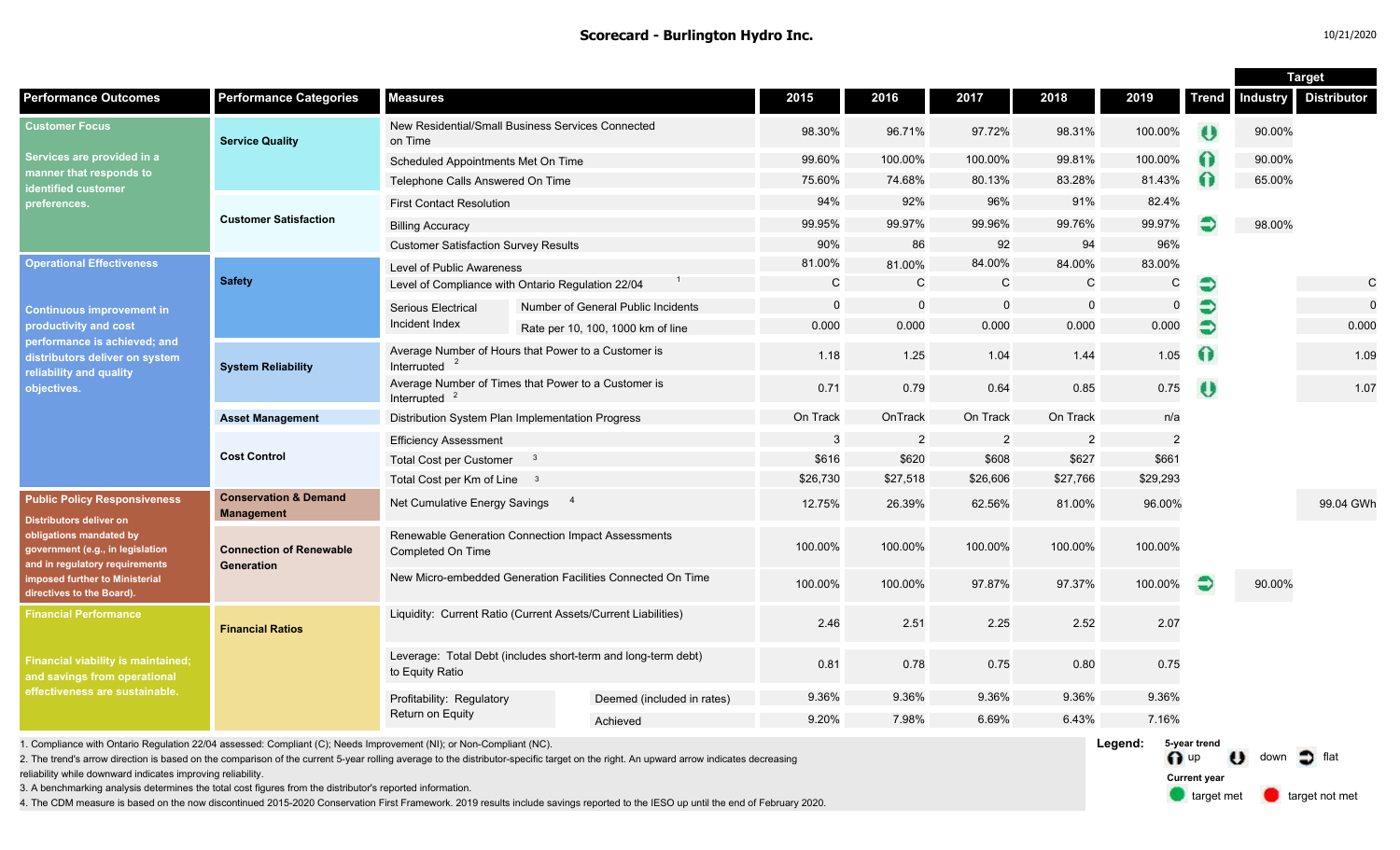# **2019 Scorecard Management Discussion and Analysis ("2019 Scorecard MD&A")**

The link below provides a document titled "Scorecard - Performance Measure Descriptions" that has the technical definition, plain language description and how the measure may be compared for each of the Scorecard's measures in the 2019 Scorecard MD&A:

**[http://www.ontarioenergyboard.ca/OEB/\\_Documents/scorecard/Scorecard\\_Performance\\_Measure\\_Descriptions.pdf](http://www.ontarioenergyboard.ca/OEB/_Documents/scorecard/Scorecard_Performance_Measure_Descriptions.pdf)**

# **Scorecard MD&A - General Overview**

Burlington Hydro serves approximately 68,000 residential and commercial customers in the City of Burlington. It delivers electricity through a distribution network of over 1,500 kilometers with 32 Municipal Stations and 44 Stations transformers. Burlington Hydro's strategic focus is on achieving excellence and continuous improvement across all aspects of its business including:

- Employee and community safety Burlington Hydro has a Safety Department staffed with a full-time Director and two generalists at the manager and coordinator level that have part time safety responsibilities;
- Operational efficiency and reliability Burlington Hydro has a digitized Control Room that is staffed 24x7 and increasingly uses automated systems to manage power flows; and
- Responsive customer service Burlington Hydro delivers superior products to customers in safe and efficient manner, consistently exceeding the provincial average for overall customer satisfaction.

Burlington Hydro exceeded all performance targets in 2019. Burlington Hydro has a culture of continuous adjustment and improvement that ensures it delivers value through the services it provides to customers and the contributions it makes to the community. In addition, Burlington Hydro is committed to maintaining a strong asset base through responsible financial management, system renewal and innovation in order to meet the diverse and changing energy needs of the customers it serves.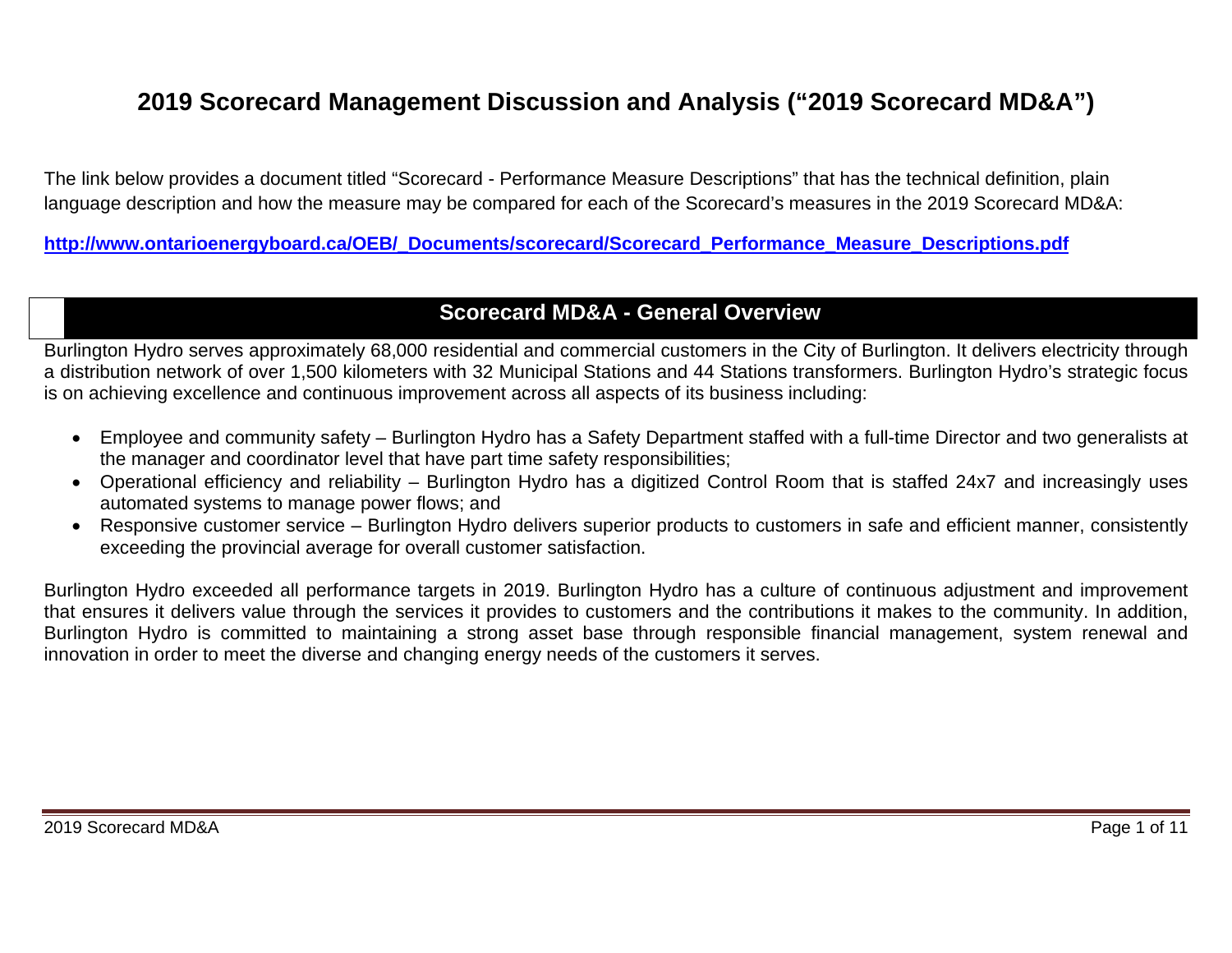### **Service Quality**

#### • **New Residential/Small Business Services Connected on Time**

The Ontario Energy Board's Distribution System Code (DSC) requires electricity distributors to connect a new service for customers (those utilizing connections under 750 volts) within five business days, 90% of the time. In 2019, Burlington Hydro connected 100.0% of 400 eligible low voltage residential and small business customers to its system within the five-day timeline mandated by the OEB. This is well above the OEB-mandated threshold of 90%. Burlington Hydro field staff manage the day-to-day activities of its field crews to ensure that this service quality measure and customers' needs are met.

#### • **Scheduled Appointments Met On Time**

Burlington Hydro Engineering Staff strive to meet customers' meeting requests and comply with industry standards. The OEB's DSC requires that for appointments during regular business hours, the electricity distributor must offer a window of time that is no longer than four hours, and must arrive within that window 90% of the time. In 2019, Burlington Hydro met 100.0% of its appointments on time and exceeded this industry target. It uses an electronic calendar to schedule appointments, which is readily accessible by engineering and construction staff. The calendar supports tracking of appointments and ongoing monitoring of schedules (e.g., specific sites and customers); and facilitates meeting this service quality measure.

#### • **Telephone Calls Answered On Time**

The OEB's DSC requires that during regular call centre hours, call centre staff must answer online calls within 30 seconds of receiving the call, 65% of the time. In 2019, Burlington Hydro Customer Service representatives received 43,324 calls from its customers – over 170 calls per working day. A customer service representative answered 81.4% of these calls in 30 seconds or less. This result significantly exceeds the OEB-mandated target of 65% for timely call response.

Burlington Hydro maintains contact with its customers in many ways. In addition to receiving over 43,000 calls from customers, Customer Service processed 10,033 inbound pieces of mail, faxes and emails in 2019.

In 2019 Burlington Hydro had 847,140 visitors to its website [\(www.burlingtonhydro.com\)](http://www.burlingtonhydro.com/):

- 384,676 by computer
- 399,166 by mobile device
- 53,298 by tablet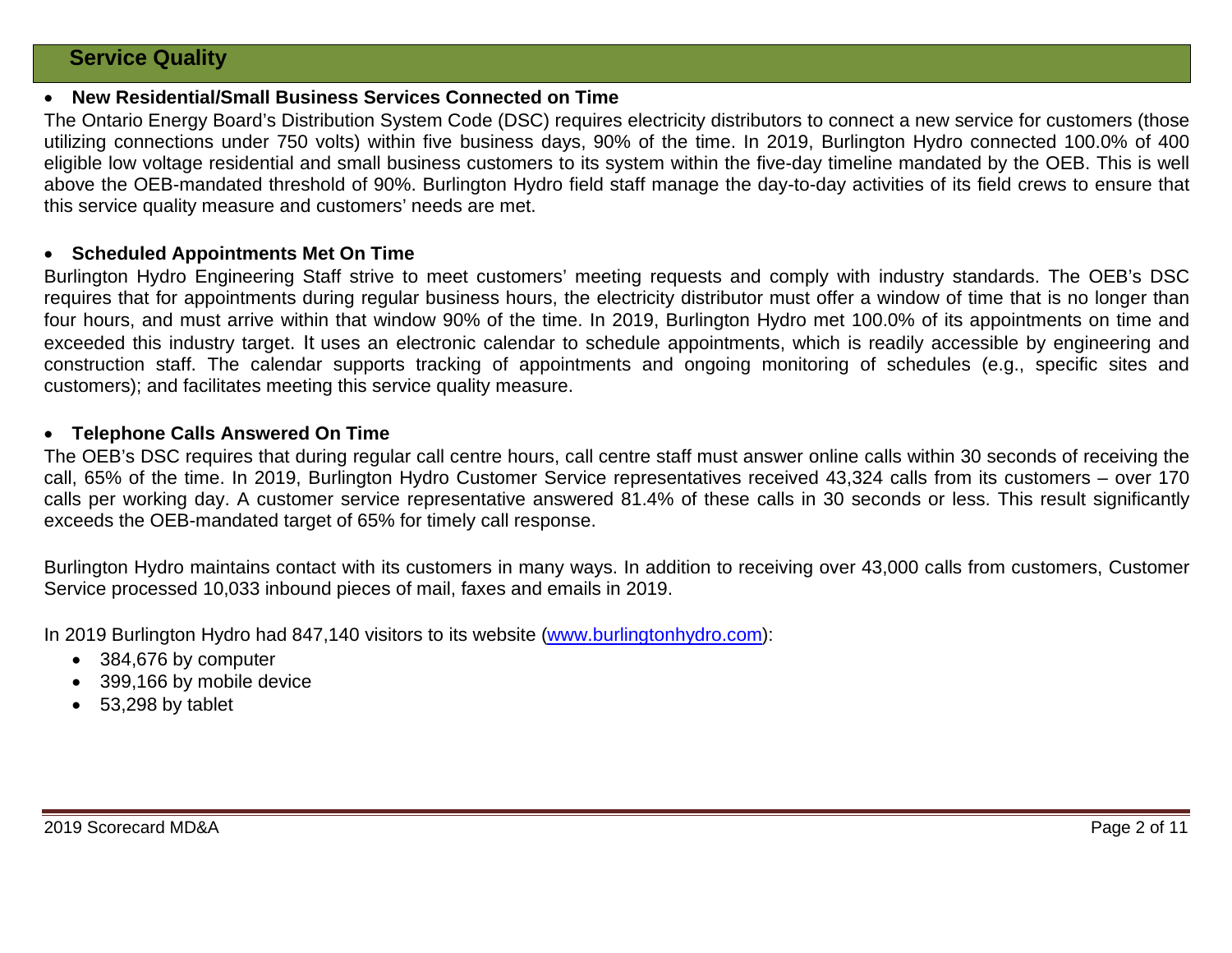#### • **First Contact Resolution**

Burlington Hydro aims to address its customers' needs as quickly as possible and strives to resolve customers' concerns and issues the first time the customer contacts Burlington Hydro. The OEB requires electricity distributors to report on its success at meeting customers' needs the first time the electricity distributor is contacted. This metric is known as First Contact Resolution. For Burlington Hydro, First Contact Resolution is measured by inbound call sampling, performed on a monthly basis. Of the customers sampled throughout 2019, 82.4% indicated that their issue was resolved on the first call to Burlington Hydro. Knowledgeable, experienced staff with a broad range of capabilities facilitated Burlington Hydro's achievement of a First Contact Resolution rate of 82.4%. The majority of Burlington Hydro's Customer Service calls are categorized as action and information requests. Action and information request calls are initiated and completed by Customer Service representatives while they are on the phone with the customer, eliminating the need for customer call backs. Burlington Hydro also uses a number of online electronic request forms that customers are able to complete themselves; these forms contribute to the high rate of First Contact Resolution.

#### • **Billing Accuracy**

The OEB prescribes a measurement of billing accuracy which must be used by all electricity distributors. The measure has been defined as the number of accurate bills issued expressed as a percentage of total bills issued. In 2019, Burlington Hydro issued 817,803 bills, 817,597 or 99.97% of which were accurate. This significantly exceeds the prescribed OEB target of 98%. Burlington Hydro's continuous attention to detail and rigorous business management processes have contributed to a billing accuracy measure of over 99.7% in the last five years. The utility continues to monitor its billing accuracy results to identify opportunities for improvement.

#### • **Customer Satisfaction Survey Results**

Engaging customers in a constantly changing energy environment is increasingly important. The OEB requires electricity distributors to measure and report customer satisfaction results at least every other year. Burlington Hydro commissions a customer satisfaction survey on an annual basis. The survey, known as the UtilityPulse survey, is conducted by Simul Corporation, a third party which also conducts the survey for other Ontario electricity distributors. These survey results are vital to understanding customers' perceptions and expectations. Customer engagement provides feedback that is critical for Burlington Hydro's long-term success and ensures customers are provided with services they value and the value they expect.

In its 2019 survey, Burlington Hydro scored:

- 96% for overall customer satisfaction, 4% higher than the provincial average
- 93% of customers agree that Burlington Hydro provides consistent, reliable energy, 2% higher than the provincial average
- 89% of customers agree that Burlington Hydro quickly handles outages and restores power, 1% higher than the provincial average
- 88% of customers agree that Burlington Hydro deals professionally with customers' problems, 4% higher than the provincial average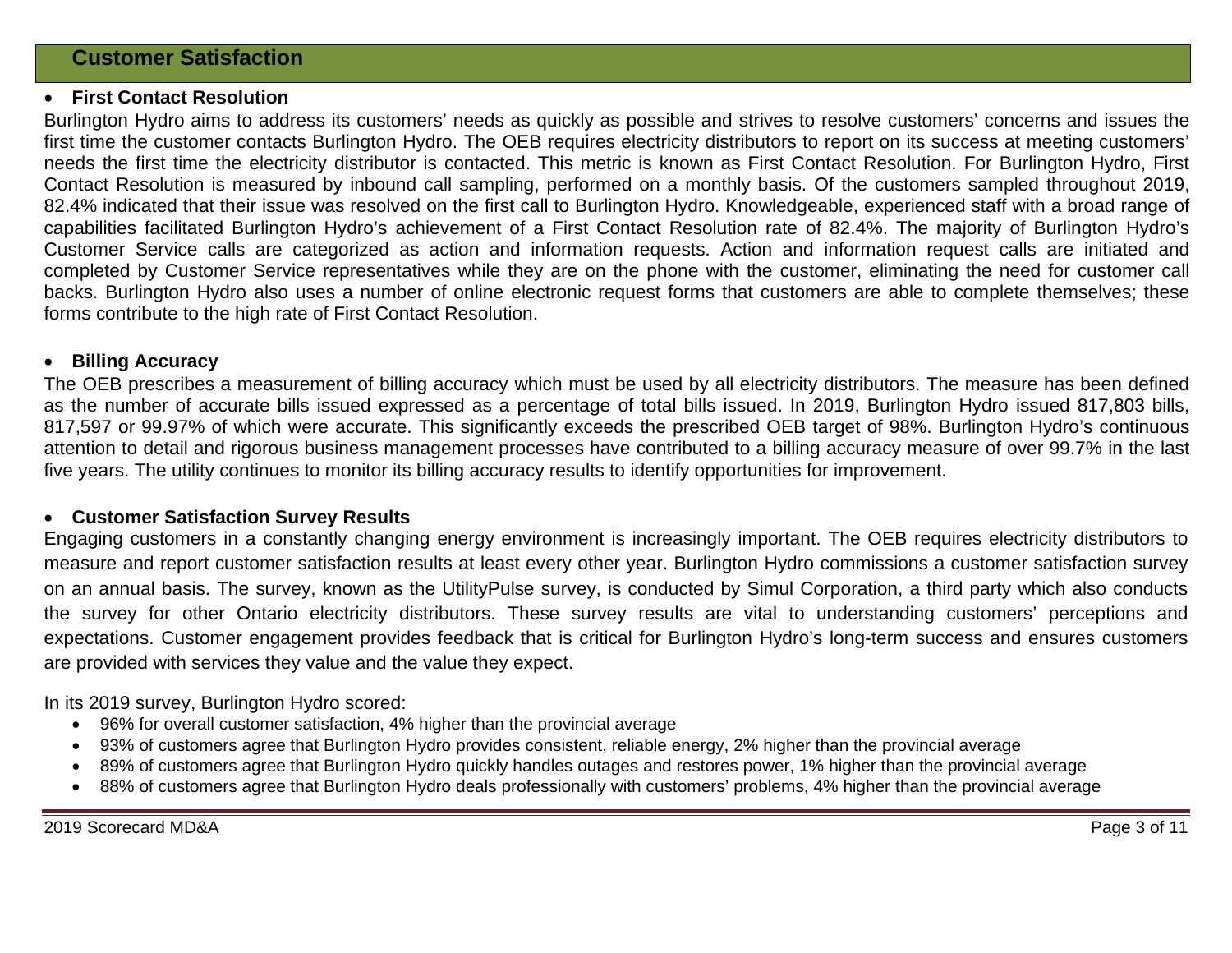- 93% of customers agree that Burlington Hydro has a standard of reliability that meets expectations, 3% higher than the provincial average
- 91% of customers agree that Burlington Hydro is a trusted and trustworthy company, 6% higher than the provincial average

# **Safety**

# • **Public Safety**

The Public Safety metric is generated for the OEB by the Electrical Safety Authority (ESA) and includes three components: (i) Public Awareness of Electrical Safety, (ii) Compliance with Ontario Regulation 22/04, and (iii) the Serious Electrical Incident Index.

# o **Component A – Public Awareness of Electrical Safety**

Burlington Hydro conducts a public awareness survey among a representative sample of its territory population. The survey measures awareness levels of key electrical safety concepts related to distribution assets and is based on a standard survey methodology developed by the ESA. Burlington Hydro's Level of Public Awareness for 2019 was 83.0%. The initiatives that contribute to this level of awareness include:

- Responding, as requested, to public inquiries received through hs@burlingtonhydro.com, Burlington Hydro's Health and Safety email box, or directly to the Safety Department. Inquiries include topics as diverse as electro-magnetic field queries, real estate transactions, the health and safety implications of a particular type of light bulb, tree trimming, and concerns regarding pad mounted equipment;
- Delivered the Elementary School Electrical Safety Program to over 6,000 elementary school children in Burlington Hydro's service area for the 19th year, using age appropriate presentations. The goal is to reach students at least twice and potentially three times during their school career;
- Burlington Hydro along with other regional electricity distributors participates in the Children's Safety Village in co-operation with the Region of Halton;
- In partnership with a number of Provincial LDCs and agencies, developed public safety messaging videos to help address the public knowledge gaps as identified during the public awareness survey. These short videos were added to the safety portal;
- Participation in the City of Burlington Emergency Preparedness exercise focusing on a flood, and more specifically on the public safety issues of a flooded transformer station;
- In partnership with the Canadian Standards Association, a Burlington Hydro staff member served as a Technical Committee Member on the Workplace Electrical Safety Standard CSA Z462; and
- Collaborating with the Electrical Safety Authority, industry partners, utility services and safety associations to review and revise the safety guidelines for excavation on underground electrical utilities.

# o **Component B – Compliance with Ontario Regulation 22/04**

Ontario Regulation 22/04 - Electrical Distribution Safety establishes objective based electrical safety requirements for the design,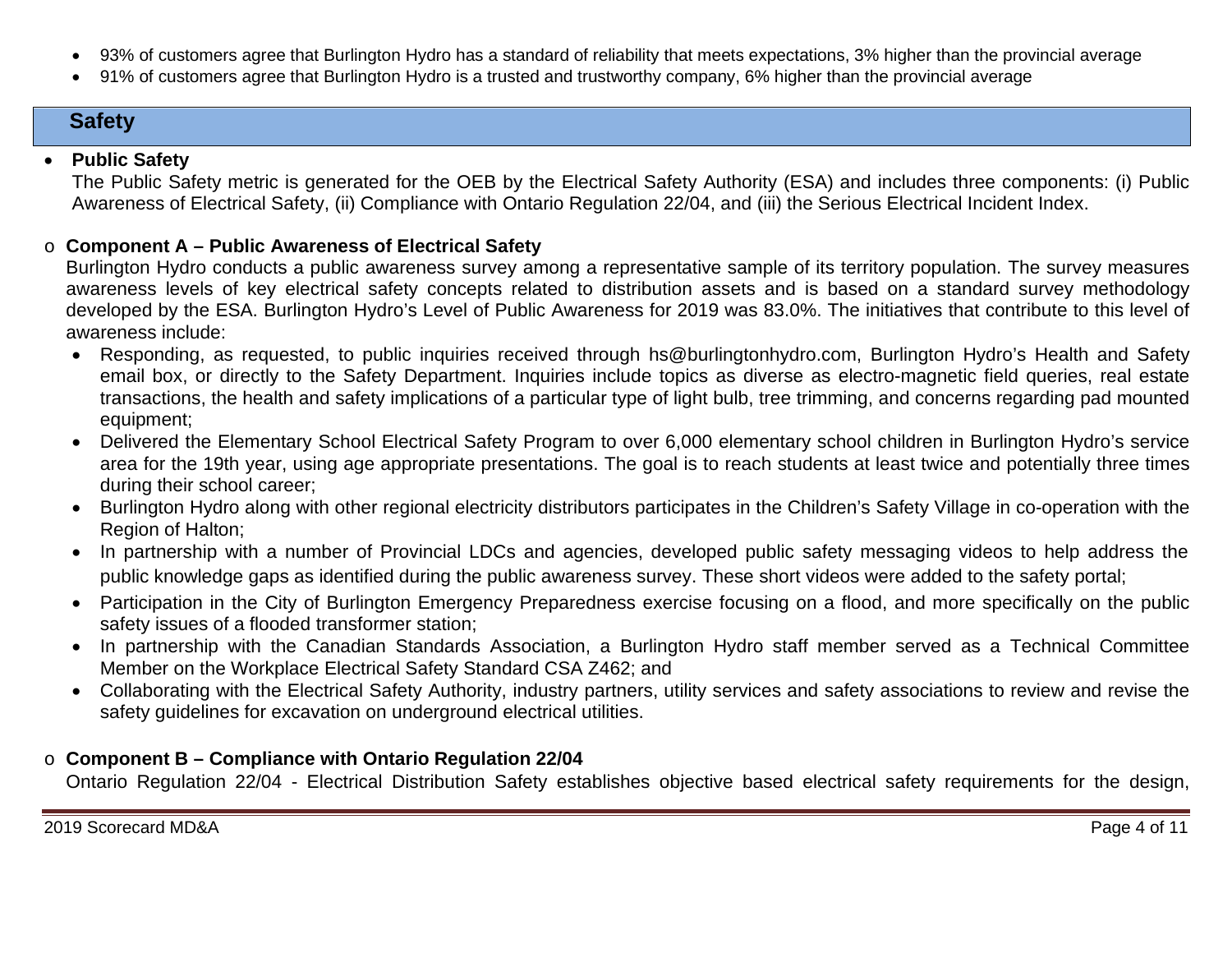construction, and maintenance of electrical distribution systems owned by licensed distributors. Specifically, the regulation requires the approval of equipment, plans, specifications and inspection of construction before they are put into service. Burlington Hydro continues to maintain compliance with Ontario Regulation 22/04. Burlington Hydro was successful in the 2019 ESA audit with no deficiencies identified.

## o **Component C – Serious Electrical Incident Index**

The OEB requires electricity distributors to report on any serious electrical incidents involving its equipment and the general public. A "serious electrical incident" is defined as:

(a) any electrical contact that caused death or critical injury to a person;

- (b) any inadvertent contact with any part of a distribution system operating at 750 volts or above that caused or had the potential to cause death or critical injury to a person; or
- (c) any fire or explosion in any part of a distribution system operating at 750 volts or above that caused or had the potential to cause death or critical injury to a person, except a fire or explosion caused by lightning strike.

Burlington Hydro had no serious electrical incidents in 2019 or prior to 2019.

# **System Reliability**

When customers see Burlington Hydro crews in the field it is because we are taking steps and implementing the many programs geared towards maintaining and improving reliability, and minimizing outages including:

- Ongoing maintenance (e.g., insulator washing that prevents flash overs that cause outages);
- Ongoing capital investments to install new electrical infrastructure and replace end-of-life infrastructure;
- Regular inspections of the system to identify worn or defective gear (e.g., infra-red inspection; monitoring transformer 'health' by, among other things, performing dissolved gas analysis on the oil in Stations transformers, to following up on notices and guidance from manufacturers);
- Promptly addressing issues in the field (e.g., loose guy wires, holes around transformers); and
- Tree trimming to minimize contact with the distribution system.

When outages do occur, Burlington Hydro's 'Outage Portal' provides our customers with vital tips on staying safe, relevant information on how power restoration is progressing and being prioritized, and other important 'need to know' information. At the heart of the portal is a state-of-the-art Outage Map. Supporting the portal and the map are Burlington Hydro's Control Room staff and field workers who work jointly to identify the root cause of an outage and establish a service restoration plan that prioritizes service restoration to the greatest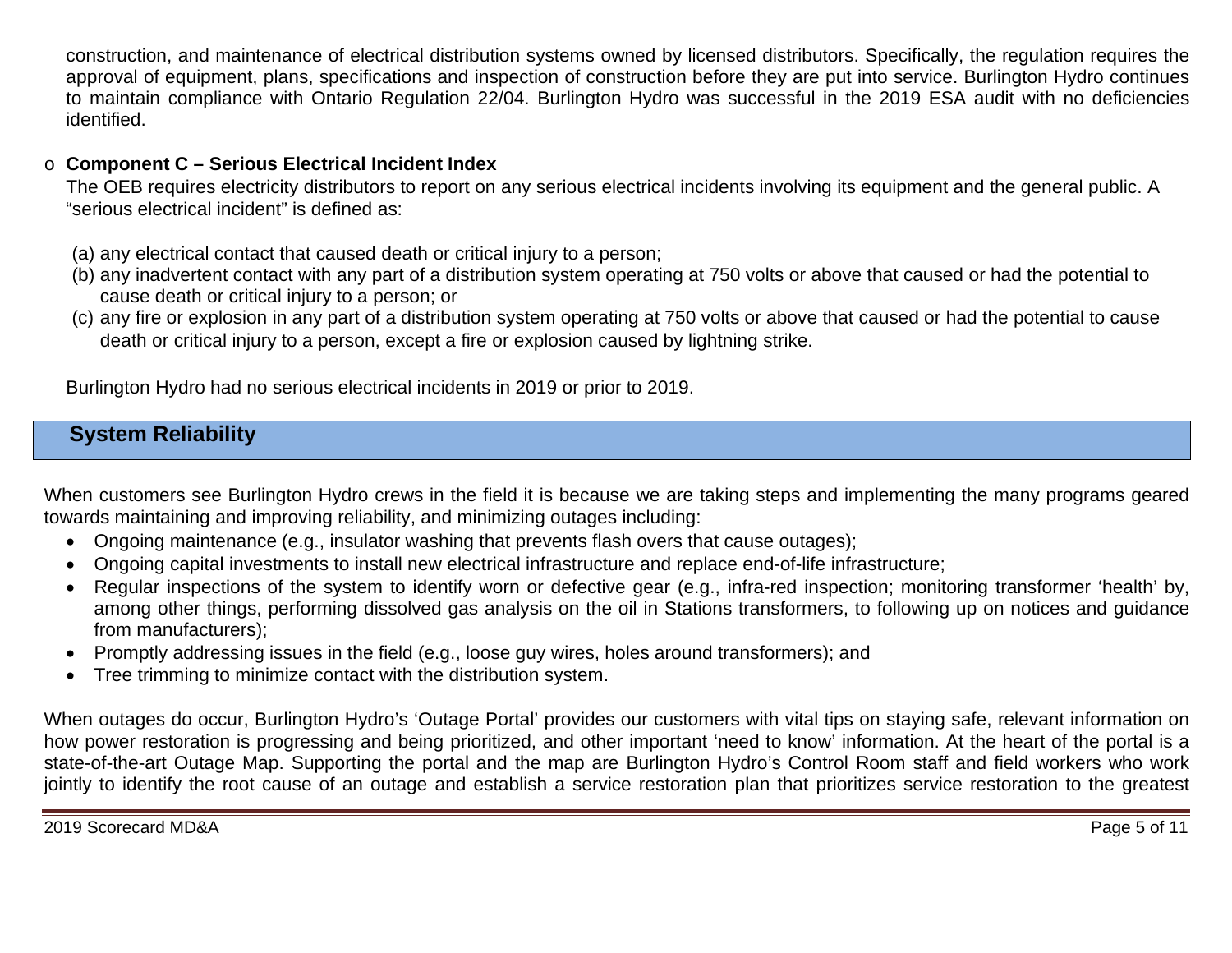number of customers in the least amount of time possible. Ultimately, this service restoration plan is reflected on the 'Outage Portal'. When service has been restored throughout Burlington Hydro's service territory, the 'Outage Portal' provides customer information on being prepared for an emergency, in addition to guidance on how to stay safe.

Whether it is direct contact with customer service representatives, website and mobile access to information, or getting critical updates via social media, Burlington Hydro actively listens to customers and ensures prompt customer communications whenever there is a power interruption.

### • **Average Number of Hours that Power to a Customer is Interrupted**

An important feature of a reliable distribution system is recovering from power outages as quickly as possible. Electricity distributors must track the average length of time, in hours, that its customers experienced a power outage over the past year. This measure is known as the System Average Interruption Duration Index ("SAIDI"). In 2019, Burlington Hydro's customers experienced an average of 1.05 hours of power interruption. This average is below Burlington Hydro's five-year target of 1.09 hours of power interruption per year. The decrease in this metric is driven by less tree-related outages as a result of a lower incidence of extreme weather as compared to 2018. Although these types of events are outside of Burlington Hydro's control, it takes steps to proactively address these types of outages through its ongoing vegetation management program.

### • **Average Number of Times that Power to a Customer is Interrupted**

Another important feature of a reliable distribution system is reducing the frequency of power outages. Electricity distributors must track the number of times its customers experienced a power outage over the past year. This measure is known as the System Average Interruption Frequency Index ("SAIFI"). In 2019, Burlington Hydro's customers experienced an average of 0.75 interruptions. This average is significantly below Burlington Hydro's five-year target of 1.07 interruptions per year.

### **Asset Management**

#### • **Distribution System Plan Implementation Progress**

Consistent with industry best practices, Burlington Hydro conscientiously invests in its distribution system to ensure the safe and reliable delivery of electricity; and upgrades or replaces equipment to be able to serve customers on a continuous basis. Burlington Hydro's Distribution System Plan ("DSP") identifies the forecasted capital expenditures over a five year period required to meet these goals. The "Distribution System Plan Implementation Progress" measure is intended to assess Burlington Hydro's effectiveness at planning and implementing its DSP. Since Burlington Hydro's last DSP covered a period from 2014 to 2018, no result is reported in its 2019 scorecard results. Burlington Hydro intends to file a new DSP covering the 2021 to 2025 period as part of its 2021 Cost of Service application.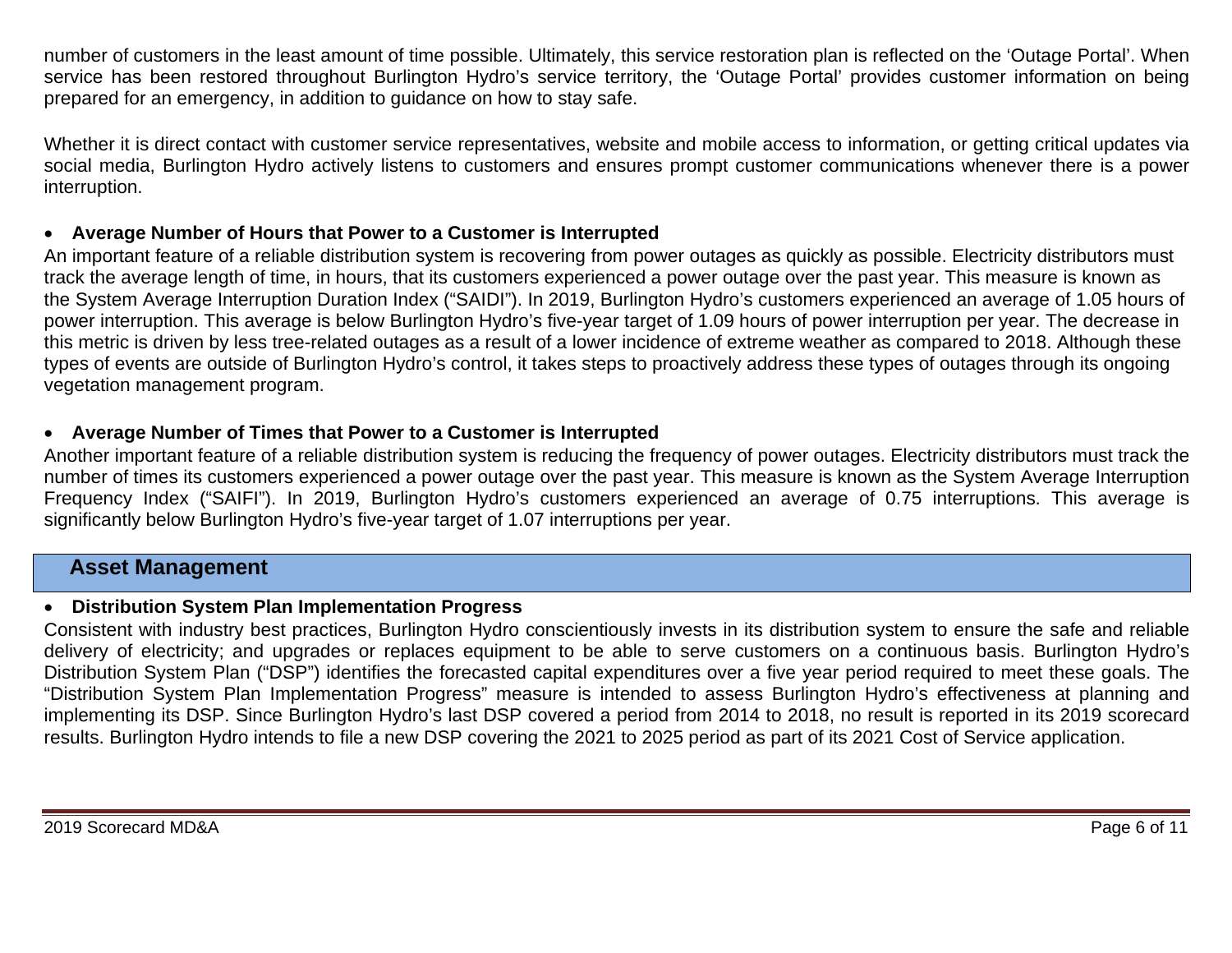### **Cost Control**

#### • **Efficiency Assessment**

Electricity distributors must manage their costs successfully in order to ensure customers are receiving appropriate value for the cost of service. The total costs for Ontario electricity distributors' are evaluated by the Pacific Economics Group LLC on behalf of the OEB to produce a single efficiency ranking. Electricity distributors are divided into five groups based on the magnitude of the difference between their respective individual actual and predicted costs. Burlington Hydro was assigned to Group 2 for 2019, where a Group 2 distributor is defined as having actual costs 10% to 25% *below* predicted costs. In other words, Burlington Hydro's costs are below the average cost range for distributors in the Province of Ontario and it is considered a "more efficient" utility.

#### • **Total Cost per Customer**

Total cost per customer is calculated by Pacific Economics Group LLC as the sum of Burlington Hydro's capital and operating costs divided by the total number of customers that Burlington Hydro serves. Total cost per customer for 2019 is \$661/customer, which is lower than the provincial average of \$705, and represents a 5.4% increase over the 2018 cost of \$627/customer.

Burlington Hydro's total Cost per Customer has increased on average by 1.8% per annum over the period 2015 through 2019, below the rate of inflation. Similar to most distributors in the province, Burlington Hydro has experienced increases in its total costs required to deliver quality and reliable services to customers. Province wide programs such as Time of Use pricing, growth in wage and benefits costs for our employees, as well as investments in new information systems technology and the renewal and growth of the distribution system, have all contributed to increased operating and capital costs. Burlington Hydro will continue to replace distribution assets proactively along a carefully managed timeframe in a manner that balances system risks and customer rate impacts. Burlington Hydro will continue to implement productivity and improvement initiatives to help offset some of the costs associated with future system improvement and enhancements.

#### • **Total Cost per Km of Line**

This measure uses the same total cost that is used in the Cost per Customer calculation above. The total cost is divided by the kilometers of line that Burlington Hydro operates to serve its customers. Burlington Hydro's 2019 cost is \$29,293 per kilometer of line, which is higher than the provincial average of \$25,638, and represents a 5.4% increase over 2018. Burlington Hydro continues to seek innovative solutions to help ensure its Cost per Km of Line remains competitive and within acceptable limits to our customers.

# **Conservation & Demand Management**

#### • **Net Cumulative Energy Savings**

Up until March 21, 2019, LDCs had been delivering conservation programs under the Conservation First Framework (CFF). The CFF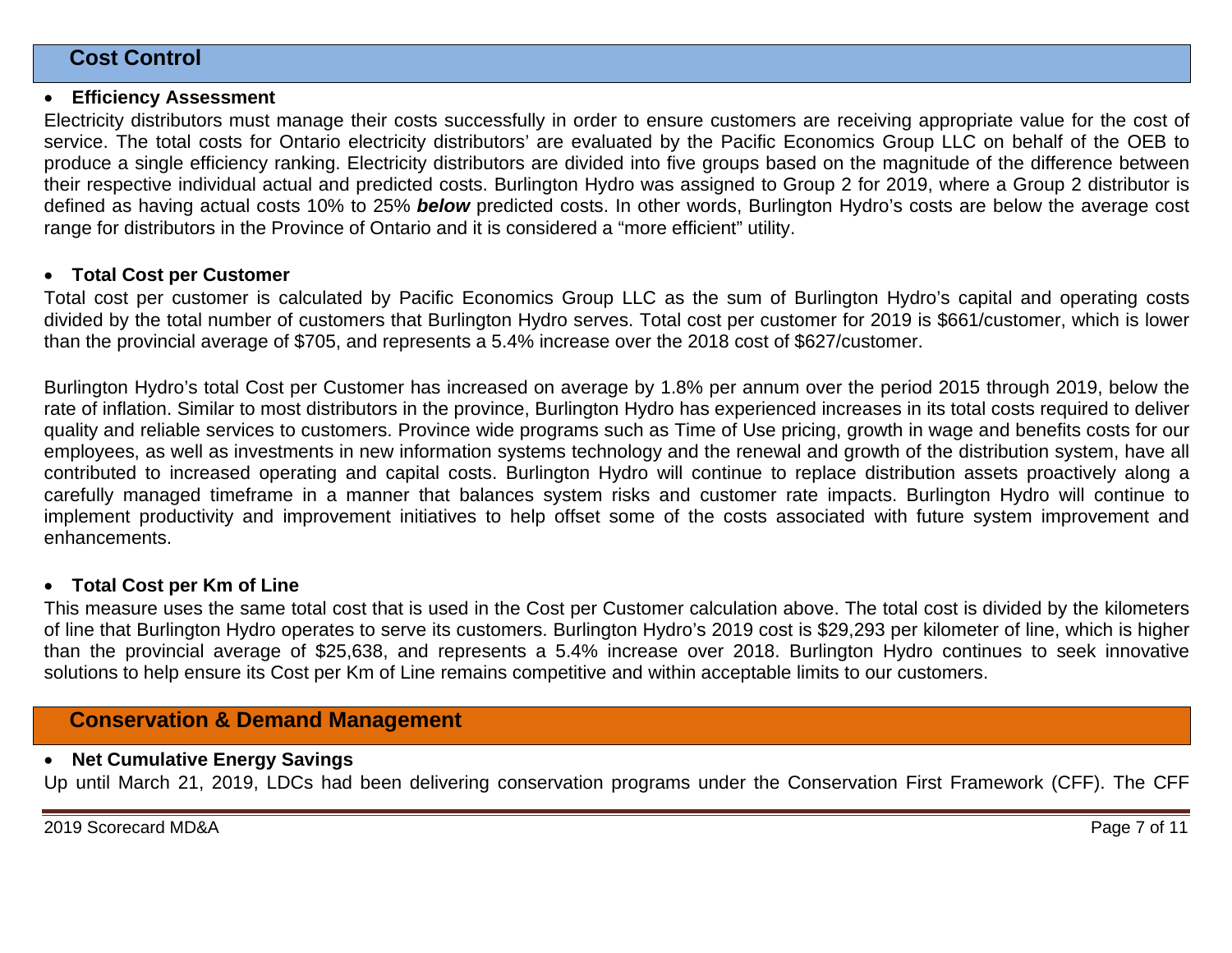required the IESO to coordinate, support and fund the delivery of Conservation and Demand Management (CDM) programs through LDCs to achieve a total of 7 TWh of reductions in electricity consumption between January 1, 2015 and December 31, 2020. LDCs could deliver their CDM obligations through use of IESO province-wide programs and/or their own (or regional) programs (both of which are IESO funded); and were permitted to do so individually or in a joint plan with one or more LDCs. BHI entered into a Joint CDM Plan with Milton Hydro and Halton Hills Hydro and contracted to deliver 99.04 net GWh in total energy savings over the CFF.

On March 21, 2019, the Minister of Energy, Northern Development and Mines introduced Bill 87 – Fixing the Hydro Mess Act, which, among other regulatory initiatives, refocused and uploaded electricity conservation programs to the IESO. The Minister issued a Ministerial Directive terminating the CFF and the Energy Conservation Agreements (ECAs) with LDCs.

Upon termination of the CFF, the IESO was directed to provide centralized delivery of a reduced scope of programs under an Interim Framework. The following programs were cancelled outright, generally as of April 1, 2019:

- Heating and Cooling Program Deal Days (Instant Discount)
- Residential New Construction Program
- Business Refrigeration Incentive Program
- High Performance New Construction Program
- Existing Building Commissioning Program
- Audit Funding Program
- Monitoring & Targeting Program

The following programs continued, and were delivered centrally by the IESO, from April 1, 2019 to December 31, 2020 with the potential for delivery up to June 30, 2021 due to delays as a result of the COVID-19 pandemic; and as determined by the IESO:

- Retrofit
- Small Business Lighting
- Process and Systems Upgrade Program
- Home Assistance Program (already run by IESO)
- Local Indigenous Programs
- Energy Performance Program
- Energy Manager Program

Burlington Hydro continued its PoolSaver Program locally until December 31, 2020.

Cancellation of the ECA relieved BHI of its obligation to deliver its 99.04 GWh savings target, although it was on track to exceed its target.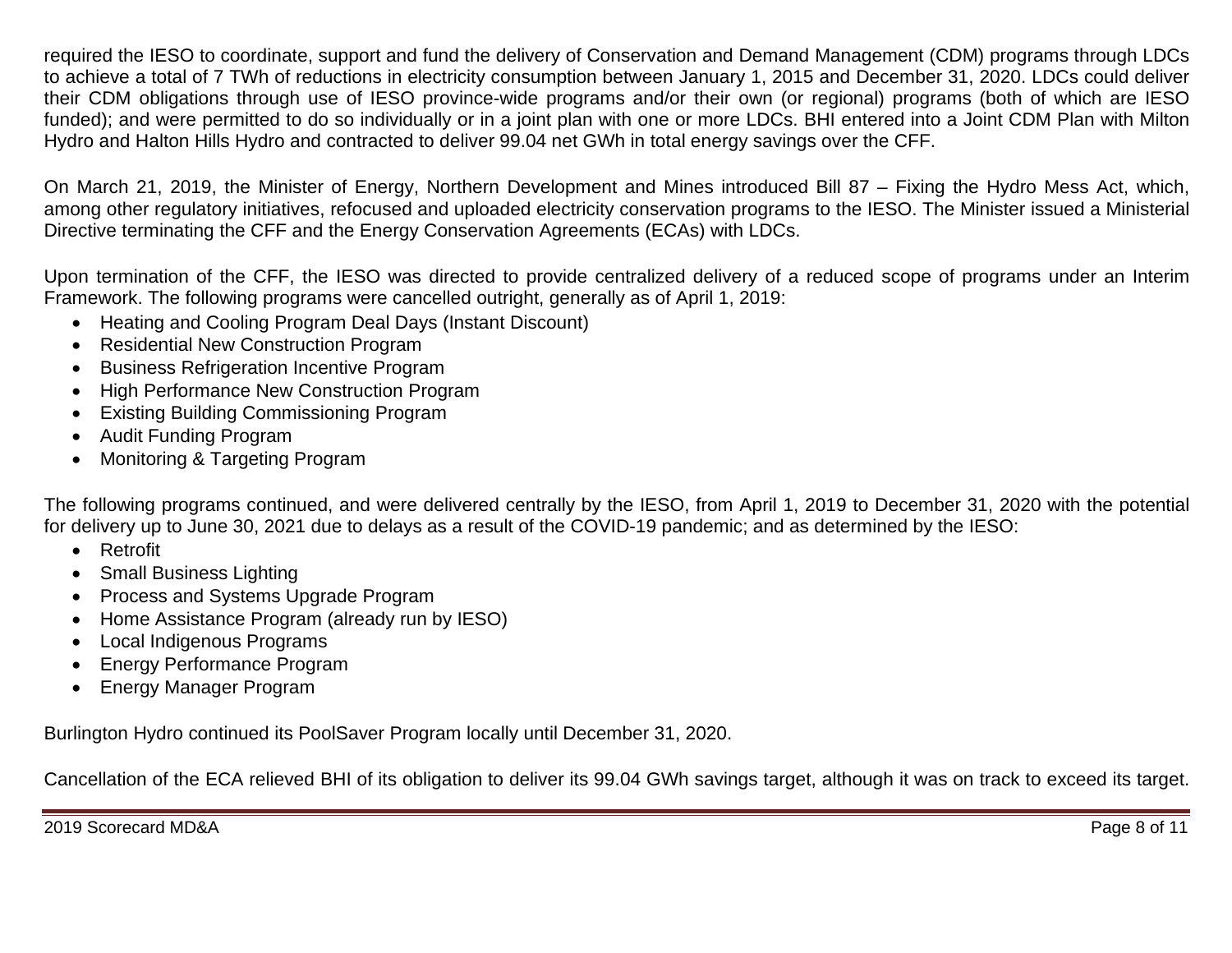To the end of 2019, Burlington Hydro had achieved 95.08 GWh of savings, or 96% of its 6 year target. Burlington Hydro's success reflects strong residential participation in coupon and heating/cooling programs; and uptake of and participation in the Retrofit program by commercial and industrial customers.

# **Connection of Renewable Generation**

#### • **Renewable Generation Connection Impact Assessments Completed on Time**

Electricity distributors are required to conduct Connection Impact Assessments (CIAs) within 60 days of receiving a customer's application. In 2019, Burlington Hydro completed 3 CIAs, all within the prescribed time limit. Burlington Hydro engages a consulting firm to assume overall responsibility for processing its connections.

#### • **New Micro-embedded Generation Facilities Connected On Time**

The OEB requires electricity distributors to connect new micro-embedded generation facilities (Net Metering projects of less or equal than 10 kW) 90% of the time within the prescribed time frame of five business days. In 2019, Burlington Hydro connected 4 new microembedded generation facilities 100.0% of the time within the prescribed time frame of five business days. Burlington Hydro engages a consulting firm to assume overall responsibility for processing its connections.

# **Financial Ratios**

Financial Ratios are used to determine various aspects of a company's operating and financial performance.

### • **Liquidity: Current Ratio (Current Assets/Current Liabilities)**

The Current Ratio measures whether the company has sufficient resources to meet its short term debts/obligations (due within the next 12 months). A current ratio of one or greater means a company can settle its short term debts with existing assets. Burlington Hydro's current ratio for 2019 was 2.07, a decrease of 0.45 over 2018.

#### • **Leverage: Total Debt (includes short-term and long-term debt) to Equity Ratio**

The Total Debt to Equity Ratio measures the extent to which the assets of a company are financed by borrowing money. A debt-to-equity ratio of 1.00 means that half of the assets of a business are financed by debts and half by shareholders' equity. The OEB uses a deemed capital structure of 60% debt and 40% equity when establishing rates for electricity distributors. This deemed capital mix is equal to a debt equity ratio of 1.5 (=60/40). Burlington Hydro's total debt to equity ratio in 2019 was 0.75, below the OEB's deemed debt to equity ratio of 1.5.

Burlington Hydro's conservative approach to managing its capital structure has served both it and its customers well in the past.

2019 Scorecard MD&A Page 9 of 11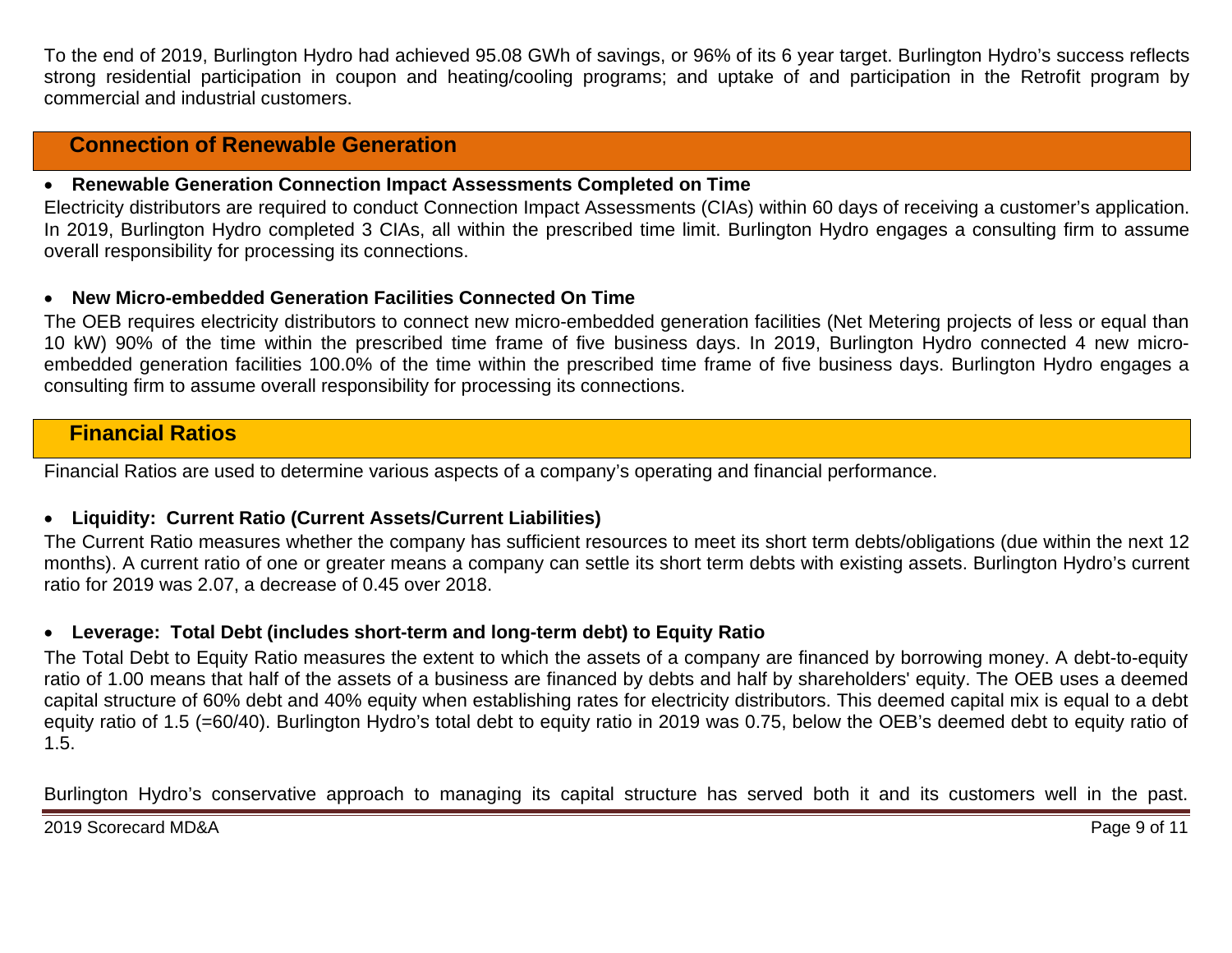Maintaining a lower debt to equity ratio enables Burlington Hydro to fulfill government directives and policy initiatives, and support the financial consequences of contingencies (e.g., extreme weather) without impairing its ability to meet its financial obligations.

### • **Profitability: Regulatory Return on Equity – Deemed (included in rates)**

Burlington Hydro's current distribution rates were approved by the OEB in a Settlement Agreement EB-2013-0015 and include an expected (deemed) regulatory return on equity of 9.36%. The OEB allows electricity distributors to earn within +/- 3% of the deemed return on equity. When a distributor performs outside of this range, the actual performance may trigger a regulatory review of the distributor's revenues and costs structure by the OEB.

#### • **Profitability: Regulatory Return on Equity – Achieved**

Burlington Hydro's regulatory return on equity achieved in 2019 was 7.16%, within the 6.36% - 12.36% range allowed by the OEB. The 2019 return on equity was lower than the deemed return on equity of 9.36% primarily due to higher depreciation on capital assets.